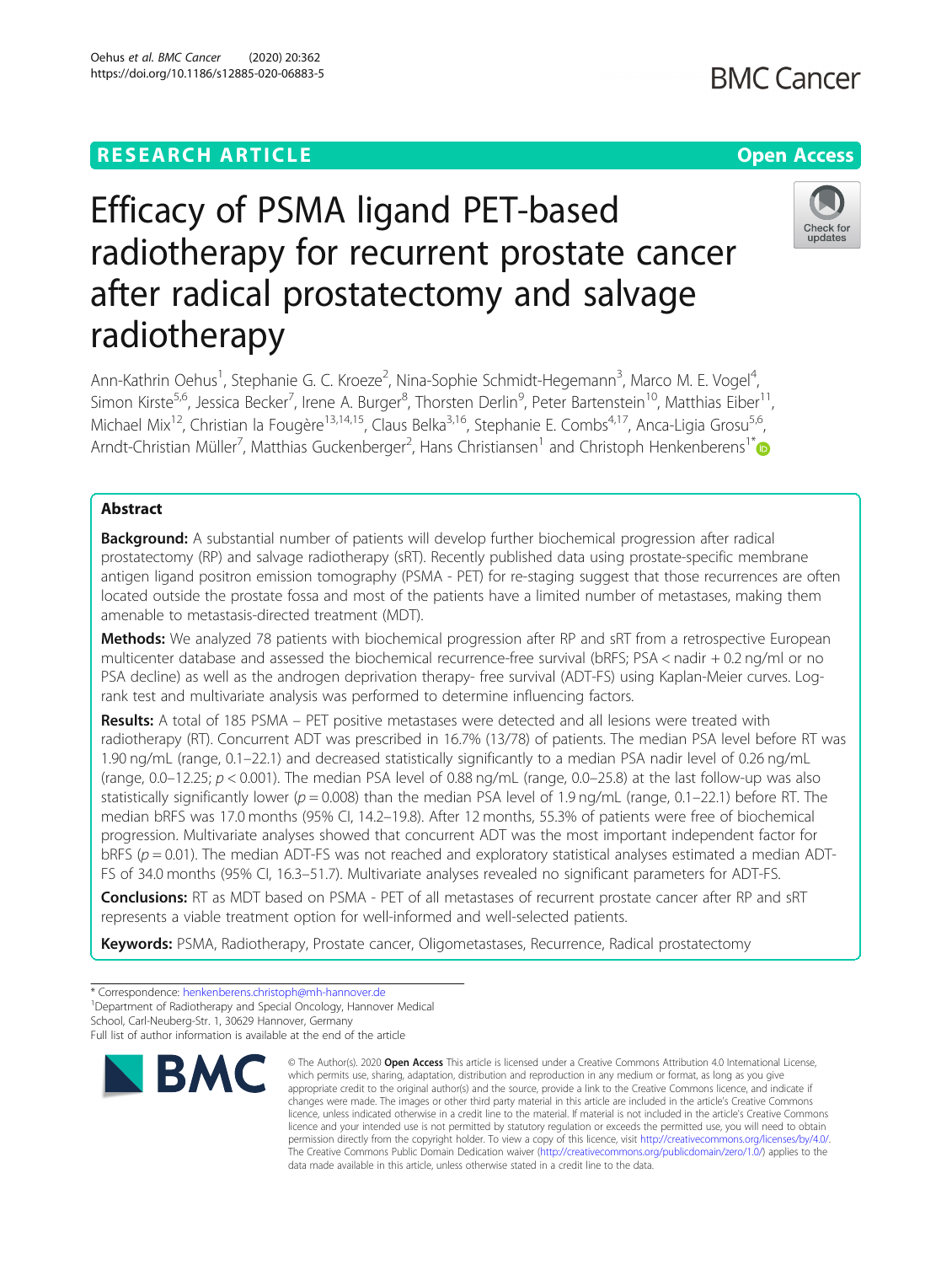## Background

Salvage radiotherapy (sRT) represents the standard of care for patients with a biochemical relapse after radical prostatectomy (RP) of localized prostate cancer (PCa) [[1\]](#page-7-0). Nevertheless, a substantial number of patients will not benefit permanently from sRT and will develop biochemical progression [\[2,](#page-7-0) [3](#page-7-0)]. Recently published data suggest that early recurrences are often located outside the prostate fossa [\[4](#page-7-0)–[6\]](#page-8-0), and a large proportion of these patients (40–70%) have a limited number of metastases, making them amenable to metastasis-directed treatment (MDT) [\[7](#page-8-0)]. These cases are usually considered oligorecurrent disease. Despite the lack of a biologically defined oligometastatic status and a strict clinical definition, the evidence for MDT for patients with a generally accepted imaging-based cut-off of five metastases - outside large randomized prospective trials - is consistently increasing [[8,](#page-8-0) [9\]](#page-8-0). Recent data showed a positive effect on the clinical outcome for MDT with low toxicity, although staging with positron emission tomography (PET) with prostatespecific membrane antigen (PSMA) radio ligands was not available and the number of metastases could therefore be underestimated [\[10](#page-8-0), [11](#page-8-0)].

Furthermore, the successful implementation of PSMA -PET – outperforming all other imaging modalities [[12\]](#page-8-0) – significantly improves patient selection for MDT and subsequently leads to high acceptance of MDT in patients with limited prostate cancer recurrence [\[13](#page-8-0)]. PSMA - PET allows individualizing treatment concepts that aim to improve PSA progression-free survival, defer the initiation of androgen deprivation therapy ADT and potentially cure the patient  $[14]$ . In addition, the optimal timing of initiation of ADT for asymptomatic biochemically progressive disease after RP and sRT remains unknown [\[1\]](#page-7-0). Importantly, it has been shown that ADT could be safely deferred in a relevant proportion of patients by MDT, which may also improve quality of life (QoL) [\[8,](#page-8-0) [9](#page-8-0)].

However, the potential usefulness of a PSMA - PETguided MDT approach in the clinical setting even after sRT (i.e., in patients with a longer treatment history than in previously investigated approaches) is underexplored. Therefore, we investigated the efficacy and safety of definitive radiotherapy (RT) for PSMA - PET-detected oligometastatic disease after both RP and prior sRT in a retrospective European multicenter study.

## Methods

This retrospective multicenter study was approved by the institutional review boards of all participating centers (BASEC-Nr. 2017–01499). Included patients  $(n = 379)$ were treated with definitive PSMA - PET-based RT as MDT between 04/2013 and 01/2018 in 6 academic centers in Switzerland and Germany. In the present analysis, we included 78 patients with biochemical progression after initial RP plus sRT and subsequent diagnosis of oligorecurrent PCa on the basis of PSMA - PET. All patients presented with no evidence of distant metastases (M0) at initial diagnosis and salvange radiotherapy of the prostatic bed. PCa recurrence was defined as nodal or extranodal metastases (N1 or M1a/1b/1c) in PSMA - PET. PET-CT or PET-MRI was performed with <sup>68</sup>Ga radiolabelled PSMA- ligand. Any PSA level at the time of RT was accepted. Oligorecurrent disease was defined as ≤5 visceral or bone metastases; there was no limit on lymph node metastases. All cases were discussed and approved for RT by the local multidisciplinary urooncologic boards. The patients' characteristics are summarized in Table [1](#page-2-0).

## PET imaging

Each patient received PET imaging with a <sup>68</sup>Ga-labeled PSMA ligand [\[15\]](#page-8-0), and imaging was performed according to the joint EANM and SNMMI guidelines [\[16\]](#page-8-0). PSMA - PET scans were acquired in conjunction with either contrastenhanced or low-dose computed tomography (PET/CT; 87.2%, 68/78) or magnetic resonance imaging (PET/MRI; 12.8%, 10/78). Visual assessment of focally increased tracer uptake higher than the surrounding background activity was used as the criterion for malignancy [\[8\]](#page-8-0).

### Radiotherapy treatment

Patients were treated with stereotactic body radiation therapy (SBRT) or with conventionally fractionated RT (CF-RT), including either a conventionally fractionated simultaneously integrated boost (SIB) or a sequential SBRT boost to the PET-positive lesion. Definitive RT was delivered to all PSMA ligand-positive lesions. Irradiation was performed at the discretion of the participating center in terms of radiation dose, elective nodal volumes, and type and length of concurrent ADT. The prescribed radiotherapy dose was converted to EQD2 in Gy using an  $\alpha/\beta$  ratio of 1.5 [[17](#page-8-0)].

#### Follow-up and endpoints

Biochemical recurrence-free survival (bRFS) was measured from the last day of RT to the diagnosis of biochemical recurrence and defined according to PSA failure after RP [[18](#page-8-0)]: PSA  $\geq$  0.2 ng/ml above the PSA nadir following RT. When serum PSA did not respond to RT, the pre-RT level with an increase of  $\geq 0.2$  ng/ml was defined as bRFS. Follow-up was performed according to institutional protocols, with regular serum PSA measurements and clinical follow-up visits. Secondary outcomes were ADT-free survival (ADT-FS), overall survival (OS) and toxicity. The timing of imaging at biochemical recurrence after RT, as well as the initiation of local and/or systemic therapies, was at the discretion of the local multidisciplinary uro-oncologic board. RT-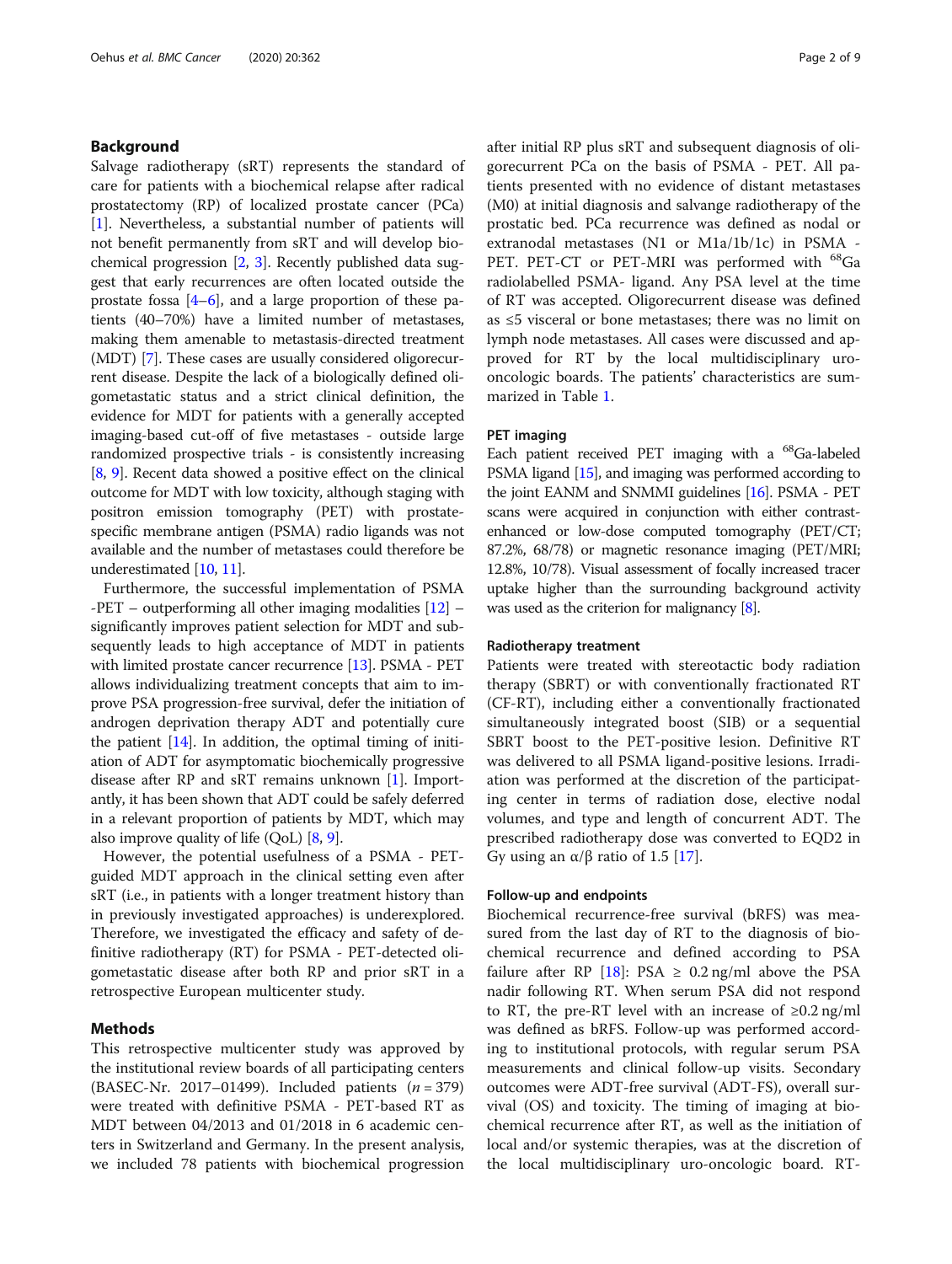#### <span id="page-2-0"></span>Table 1 Patient characteristics

| Age at PCa diagnosis                          | Median (range)    |
|-----------------------------------------------|-------------------|
|                                               | 64 (48-78)        |
| Initial T-stage                               | n (%)             |
| T2a/b                                         | 6(7.7)            |
| T <sub>2c</sub>                               | 22 (28.2)         |
| T3a                                           | 18 (23.1)         |
| T3b                                           | 32 (41.0)         |
| Initial N stage                               | n (%)             |
| N <sub>0</sub>                                | 62 (79,5)         |
| N <sub>1</sub>                                | 16 (20,5)         |
| Surgical margins                              | n (%)             |
| R <sub>0</sub>                                | 48 (61,5)         |
| R1                                            | 30 (38,5)         |
| Initial risk group                            | n (%)             |
| Intermediate                                  | 3(3.9)            |
| High                                          | 29 (37.2)         |
| Very high                                     | 46 (58.8)         |
| Initial PSA (ng/ml)                           | Median (range)    |
|                                               | $11.4(2.8-231.0)$ |
| First PSA after RP (ng/ml)                    | Median (range)    |
|                                               | $0.07(0.0-1.9)$   |
| Interval in months from RP to sRT             | Median (range)    |
|                                               | 11.16 (3.1-172.6) |
| PSA nadir after sRT (ng/ml)                   | Median (range)    |
|                                               | $0.84(0.0-12.2)$  |
| Interval in months from sRT to PSA recurrence | Median (range)    |
|                                               | 22.7 (3.0-136.6)  |
| Biochemical non-response after sRT            | n (%)             |
|                                               | 4(5.1)            |
| PSA level at PSMA-PET imaging (ng/ml)         | Median (range)    |
|                                               | $1.9(0.1 - 22.1)$ |
| Patients with ADT at PSMA-ligand PET imaging  | n (%)             |
|                                               | 3(3.9)            |
| PSA-dt at time of PSMA-PET imaging (months)   | n (%)             |
| $<$ 3 (n)                                     | 3(3.9)            |
| $3-6$ (n)                                     | 32 (41.0)         |
| $> 6 - 12$ (n)                                | 23 (29.5)         |
| > 12 (n)                                      | 16 (20.5)         |
| unknown                                       | 4(5.1)            |

ADT androgen deprivation therapy, dt doubling time, PCa prostate cancer, PSMA-PET prostate-specific membrane antigen positron emission tomography, PSA prostate-specific antigen, RP radical prostatectomy, sRT salvage radiotherapy

associated toxicity was analyzed using the National Cancer Institute Common Terminology Criteria for Adverse Events (CTCAE)  $v4.0$  [[19](#page-8-0)].

## Statistical analysis

For statistical analysis, SPSS Statistics v25.0 (IBM, Armonk, New York, USA) was used. We used the paired Student's t test to compare pre-RT with post-RT parametric parameters and the Wilcoxon signed-rank test when data were not normally distributed. The time to event data was calculated using the Kaplan-Meier method. Established factors for treatment failure after sRT [\[20](#page-8-0), [21](#page-8-0)] were analyzed with log rank test in univariate analyses, and significant factors were further assessed with multivariate analyses to identify independent variables for bRFS and ADT-FS.  $P$ -values of <0.05 were considered statistically significant.

## Results

## Result of PSMA ligand PET staging and therapy of metastases

A total of 185 PSMA ligand positive metastases were detected and treated with RT: 41.6% (77/185) were pelvic lymph node metastases, 27.6% (51/185) were periaortic lymph node metastases, 24.3% (45/185) were bone metastases, and 6.5% (12/185) were visceral metastases. A total of 58.8% of patients (46/78) had only lymph node metastases, 32.1% (25/78) of patients had only bone metastases, 3.8% (3/78) of patients had lymph node and bone metastases, 2.6% (2/78) of patients had visceral metastases only, and 2.6% (2/78) of patients had visceral and lymph node metastases.

Concurrent ADT was prescribed in 16.7% (13/78) of patients and ADT was deferred in the remaining patients. Furthermore, additive chemotherapy with docetaxel was administered in 30.8% (4/13) of patients with concurrent ADT. The majority of the patients (57.7%; 45/78) received CF-RT, 20.5% (16/78) received SBRT, 12.8% (10/78) received CF-RT with SBRT boost, and 9% (7/78) of the patients were treated with CF-RT and a simultaneous integrated boost (SIB).

Table [2](#page-3-0) summarizes the results of the PSMA ligand PET results and therapy of the metastases.

## Patients' outcome

The median follow-up was 16 months (3–54). Overall survival (OS) was 97.4% after 2 years; 2 patients died of progressive metastatic PCa. The median PSA level before RT was 1.90 ng/mL (range, 0.1–22.1) and decreased statistically significantly to a median PSA nadir level of 0.26 ng/ mL (range,  $0.0-12.25$ ;  $p < 0.001$ ). The median PSA level of 0.88 ng/mL (range, 0.0–25.8) at the last follow-up was also statistically significantly lower ( $p = 0.008$ ) than the median PSA level of 1.9 ng/mL (range, 0.1–22.1) before RT. Moreover, 20.5% (16/78) of all patients had a PSA level < 0.07 ng/mL at the last available follow-up. Nine of these 16 patients (56.3%) were ADT naïve.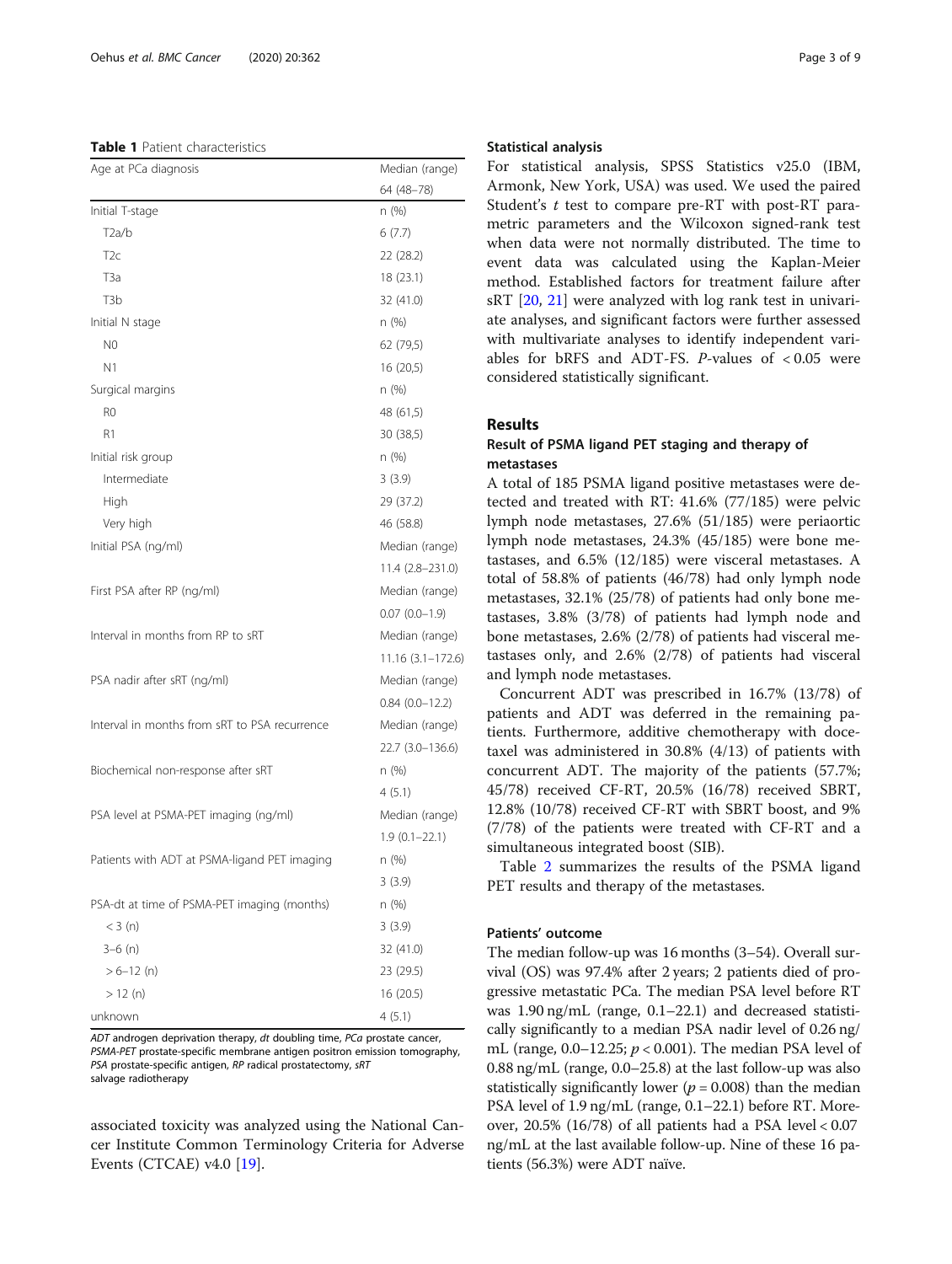<span id="page-3-0"></span>

|            |  |  |  | <b>Table 2</b> PSMA-ligand PET results and radiotherapy of |  |
|------------|--|--|--|------------------------------------------------------------|--|
| metastases |  |  |  |                                                            |  |

| PSMA-ligand PET results                | N (%)            |  |  |
|----------------------------------------|------------------|--|--|
| Number of PSMA-ligand positive lesions | 185 (100         |  |  |
| Total number of LNs                    | 128 (69.2)       |  |  |
| Iliac LNs                              | 67 (36.2)        |  |  |
| Obturator LNs                          | 6(3.2)           |  |  |
| Perirectal LNs                         | 4(2.2)           |  |  |
| Periaortic/interaortocaval LNs         | 51 (27.6)        |  |  |
| Total number of bone metastases        | 45 (24.3)        |  |  |
| Pelvic bone                            | 24 (13.0)        |  |  |
| Spinal bone                            | 10(5.4)          |  |  |
| Other                                  | 11 (5.9)         |  |  |
| Number of visceral metastases          | 12 (6.5)         |  |  |
| Concurrent ADT at radiotherapy         | 13 (16.7)        |  |  |
| Radiotherapy of metastases             | N(%)             |  |  |
| Radiotherapy of LNs                    | 128 (100)        |  |  |
| CF-RT                                  | 95 (74.2)        |  |  |
| <b>SBRT</b>                            | 5(3.9)           |  |  |
| CF-RT plus SBRT                        | 15(11.7)         |  |  |
| CF-RT with SIB                         | 13 (10.2)        |  |  |
| Median dose, EQD2/1.5 Gy (range)       | 50.9 (50.0-76.1) |  |  |
|                                        | N(%)             |  |  |
| Radiotherapy of bone metastases        | 45 (100%)        |  |  |
| CF-RT                                  | 26 (57.8)        |  |  |
| <b>SBRT</b>                            | 15(33.3)         |  |  |
| CF-RT plus SBRT                        | 0(0)             |  |  |
| CF-RT with SIB                         | 4(8.9)           |  |  |
| Median dose, EQD2/1.5 Gy (range)       | 51.4 (46.4-108.8 |  |  |
|                                        | N(%)             |  |  |
| Radiotherapy of visceral metastases    | 12 (100)         |  |  |
| CF-RT                                  | 8(66.7)          |  |  |
| <b>SBRT</b>                            | 4 (33.3)         |  |  |
| CF-RT plus SBRT                        | 0                |  |  |
| CF-RT with SIB                         | 0                |  |  |
| Median dose, EQD2/1.5 Gy (range)       | 64.7 (57.8-85.0) |  |  |

ADT androgen deprivation therapy, CF-RT conventionally fractionated radiotherapy type, Gy Gray, LNs lymph node metastases, PCa prostate cancer, PSMA-PET prostate-specific membrane antigen positron emission tomography, PSA prostate-specific antigen, RP radical prostatectomy, sRT salvage radiotherapy, SBRT stereotactic body radiation therapy, SIB simultaneous integrated boost

A total of 57.7% (42/78) of patients were classified as having biochemically progressive disease after RT. The median PSA level at biochemical progression was 0.37 ng/mL (range, 0.1–3.6). The median bRFS was 17.0 months (95% CI, 14.2–19.8; Fig. [1](#page-4-0)). After 12 months, 55.3% of patients were free of biochemical progression. Multivariate analyses showed that concurrent ADT was the most important independent factor for bRFS ( $p =$ 0.01). The detailed results of the statistical analyses are shown in Table [3](#page-5-0). Furthermore, 83.3% (35/42) of patients with biochemically progressive disease underwent restaging, which was performed with the exception of one patient (2.9%) with PSMA - PET. The staging revealed new metastases in 85.7% (30/35) of patients and in 14.3% (5/35) of patients PSMA – PET detected no metastases. The resulting treatment concepts for patients with biochemical progression were as follows: in 50% (21/42) of patients, ADT was initiated, and 14.3% (6/42) of patients started observation with regular PSA measurements, and in 9.5% (4/42) of patients, repeated RT was performed. Furthermore, 9.5% (4/42) of patients received ADT plus repeated RT; 7.1% (3/42) of patients received taxane-based chemotherapy, and 2.4% (1/42) of patients received taxane-based chemotherapy plus ADT. Additionally, in 4.8% (2/42), a therapy with radium-223 dichloride was initiated, and 2.4% (1/42) of patients received a secondary hormonal ablation with enzalutamide.

For ADT-FS analyses, patients among ADT at time of RT (3.9%; 3/78) or patients who received concurrent ADT +/− docetaxel (16.7%; 13/78) for RT were excluded. The median ADT-FS was not reached because less than half of the patients (38.7%; 24/62) were in need of ADT at their last follow-up visit. Exploratory statistical analyses estimated a median ADT-FS of 34.0 months (95% CI, 16.3–51.7, Fig. [2](#page-5-0)). None of the significant parameters of the univariate analyses reached significance in multivariate analyses. The detailed results of the statistical analyses are shown in Table [4](#page-6-0).

#### **Toxicity**

Acute grade III toxicity was not observed; 1.3% (1/78) of patients developed acute genitourinary toxicity grade II. Acute gastrointestinal toxicity grade II occurred in 1.3% (1/78) of patients, and acute gastrointestinal toxicity grade I occurred in 1.3% (1/78) of patients. Late grade III gastrointestinal toxicity occurred in 1.3% (1/78) of patients, and grade II genitourinary toxicity in 1.3% (1/78) of patients.

### **Discussion**

The implementation of PSMA ligand imaging has substantially improved the diagnostic accuracy for the detection of (oligo) metastatic PCa at low PSA levels [[5](#page-7-0), [22](#page-8-0)], leading to the recent guidelines by the European Organization for Research and Treatment of Cancer (EORTC) demanding modern imaging methods for trials investigating MDT in oligometastatic PCa [\[23](#page-8-0)]. Although large randomized prospective studies are lacking, approximately two-thirds of the experts at the 2017 Advanced Prostate Cancer Consensus Conference considered MDT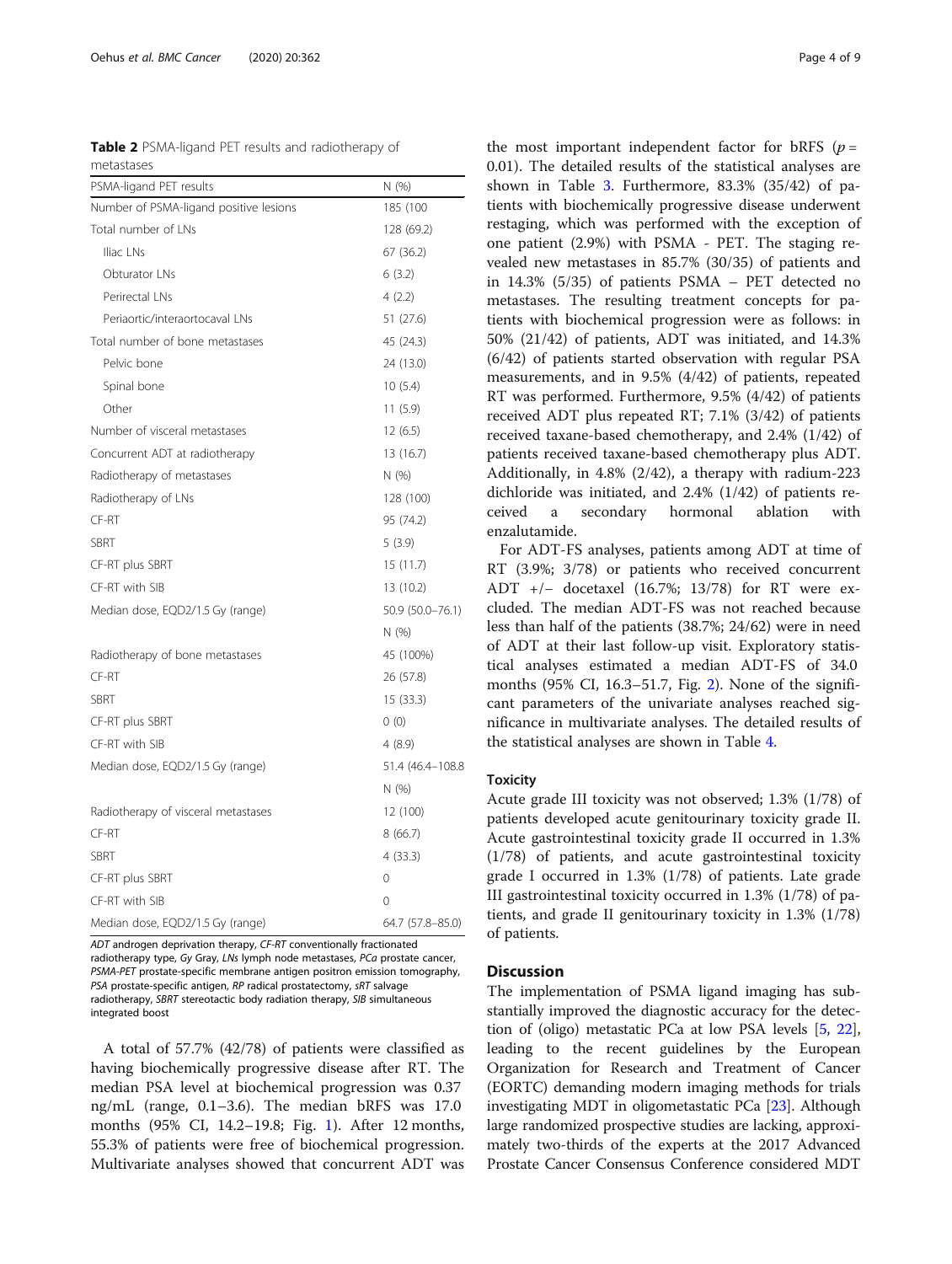<span id="page-4-0"></span>

as a treatment option for patients with oligorecurrent PCa [[13](#page-8-0)].

A substantial number of patients will develop further biochemical progression after sRT [\[2,](#page-7-0) [3](#page-7-0)], and controversy still exists about the optimal timing of initiation of palliative ADT regarding asymptomatic metastatic patients because of the lack of prospective trials from the PSA era [[1\]](#page-7-0). Furthermore, ADT alone offers no curative potential [\[1](#page-7-0)] and significantly impairs QoL in a relevant number of patients [[24\]](#page-8-0). Therefore, MDT to all detectable lesions might shift the treatment concept from palliative to potentially curable [\[10](#page-8-0)]. Smaller prospective trials with heterogeneous patient collectives, one with

choline PET imaging [\[10](#page-8-0)], one with PSMA ligand PET imaging [[25\]](#page-8-0) and one with sodium fluoride (NA-F) PET imaging [[11](#page-8-0)], showed encouraging results for MDT for oligometastatic prostate cancer.

To the authors' best knowledge, the assessed subset from a large retrospective multicenter database including only patients with oligometastatic disease after RP and sRT treated with PSMA ligand guided RT is the first analysis that showed a significant improvement of the PSA levels. The median PSA levels at the last follow-up visit were significantly lower than the PSA levels prior to RT (1.90 vs. 0.88;  $p = 0.008$ ). Furthermore, a significant number of patients receiving RT alone could be spared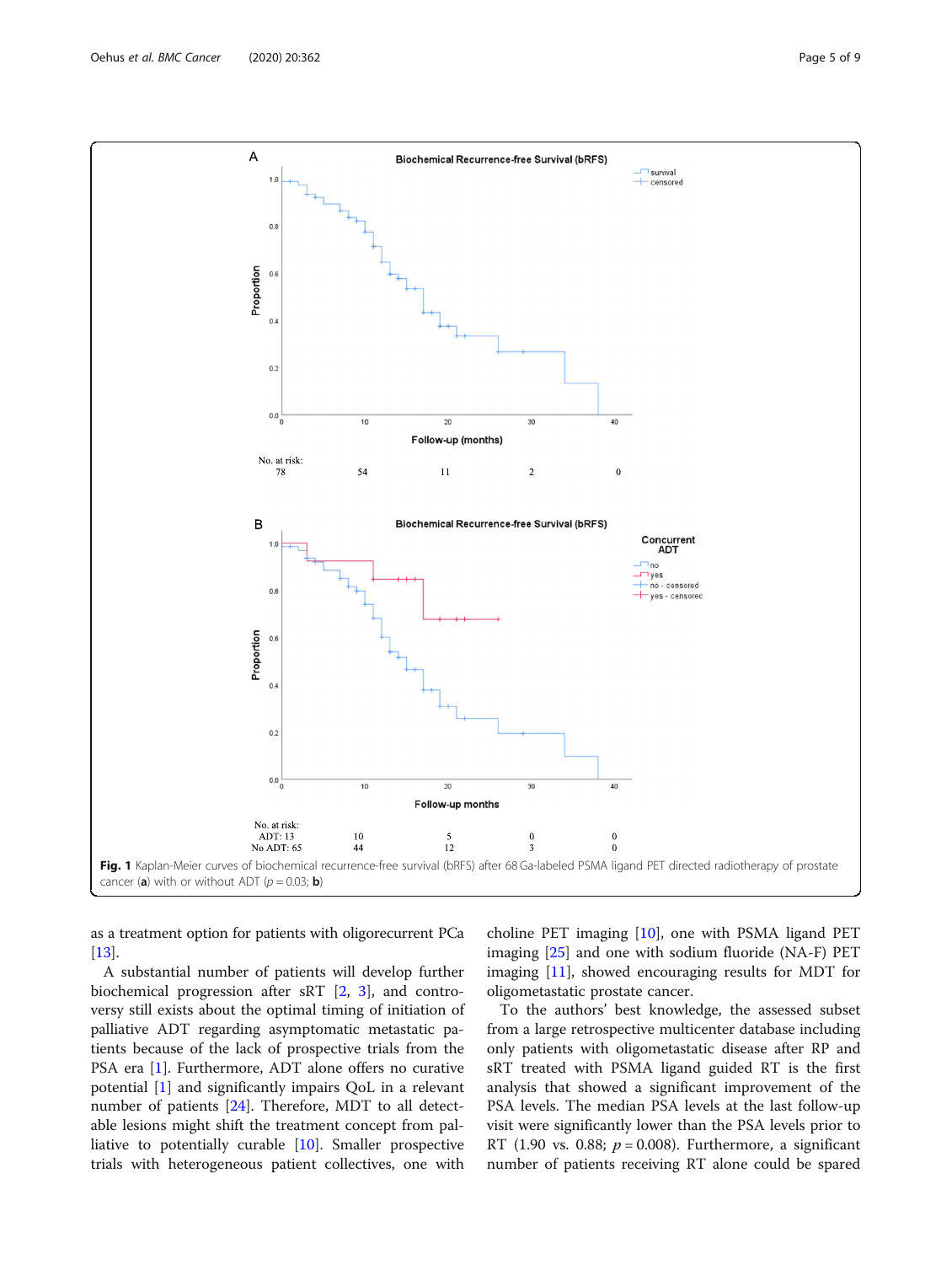<span id="page-5-0"></span>

|                                                                | Univariate analysis<br>$p$ value | Multivariable analysis |                     |
|----------------------------------------------------------------|----------------------------------|------------------------|---------------------|
|                                                                |                                  | $p$ value              | OR, (95% CI)        |
| Initial T stage ( $\leq$ T2 vs $\geq$ T3)                      | 0.02                             | 0.50                   | $1.43(0.50-4.11)$   |
| Initial N stage (NO vs N1)                                     | 0.07                             | 0.07                   | 3.75 (0.89-15.81)   |
| Initial PSA level in $nq/ml$ ( $\leq$ 20 vs $>$ 20)            | 0.36                             |                        |                     |
| PSA nadir after RP ( $\leq$ 0.07 ng/mL vs $>$ 0.07 ng/mL)      | 0.04                             | 0.14                   | $2.24(0.78 - 6.45)$ |
| Number of removed LN at RP ( $\leq$ 15 vs > 15)                | 0.32                             |                        |                     |
| Initial Risk Group (intermediate+high risk vs. very high risk) | 0.15                             |                        |                     |
| PSA doubling time $(56$ months, $> 6$ months)                  | 0.46                             |                        |                     |
| Radiotherapy type (CF-RT vs. SBRT)                             | 0.11                             |                        |                     |
| No. of irradiated metastases (1 $vs > 1$ )                     | 0.37                             |                        |                     |
| Type of metastases (lymph node vs bone)                        | 0.18                             |                        |                     |
| Concurrent ADT (yes vs no)                                     | 0.03                             | 0.01                   | 7.86 (1.51-40.79)   |
| RT-Dose ( $\leq$ 50 Gy vs $>$ 50 Gy)                           | 0.74                             |                        |                     |

ADT androgen deprivation therapy, CF-RT conventionally fractionated radiotherapy type, dt doubling time, Gy Gray, LN lymph nodes, PSA prostate-specific antigen, RP radical prostatectomy, sRT salvage radiotherapy, SBRT stereotactic body radiation therapy, SIB simultaneous integrated boost

ADT treatment for an estimated median time of 34 months. Our results are better than the results of the STOMP trial, which showed a median ADT-FS of 13.0 months. However, for the STOMP trial, the median PSA was 5.3 ng/ml, and PSMA ligand imaging was not available, thereby decreasing the likelihood of identifying a truly oligometastatic cohort of patients [[10](#page-8-0)]. The POPSTAR trial reported a 2-year ADT-FS of 48%, which is slightly worse than the results we

observed, possibly due to a higher proportion of patients with bone metastases. Furthermore, imaging was performed with Na-F PET. Na-F PET imaging outperforms conventional imaging for bone metastases but cannot depict nodal metastases, increasing the likelihood of including patients with bone metastases but underestimating lymph node metastases, possibly leading to a patient cohort with unfavorable prognosis [\[11](#page-8-0)].

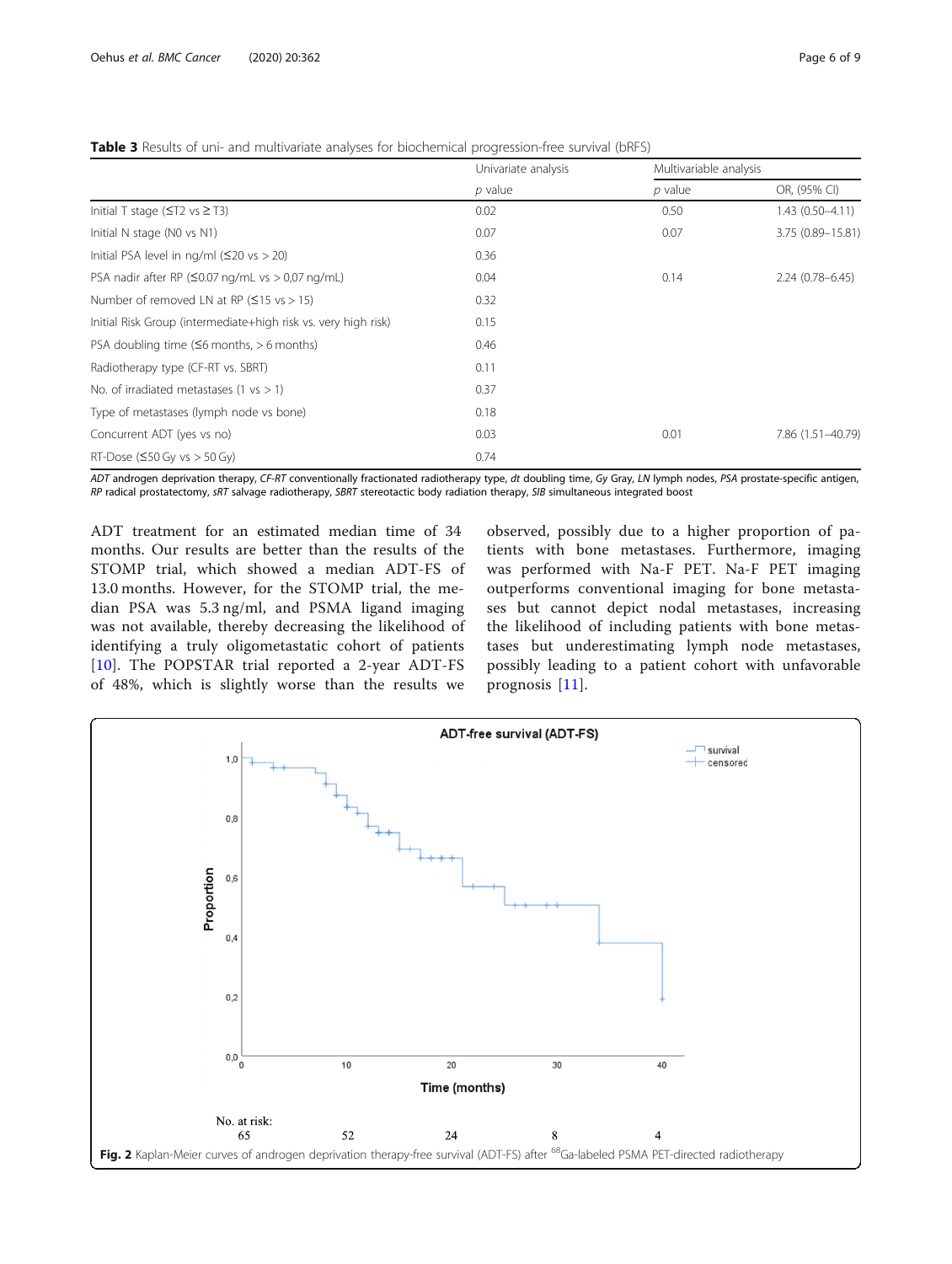<span id="page-6-0"></span>Table 4 Results of uni- and multivariate analyses for androgen deprivation therapy-free survival (ADT-FS)

|                                                                | Univariate analysis<br>$p$ value | Multivariable analysis |                    |
|----------------------------------------------------------------|----------------------------------|------------------------|--------------------|
|                                                                |                                  | $p$ value              | OR, (95% CI)       |
| Initial T stage ( $\leq$ T2 vs $\geq$ T3)                      | 0.07                             |                        |                    |
| Initial N stage (NO vs N1)                                     | 0.95                             |                        |                    |
| Initial PSA level in $nq/ml$ ( $\leq$ 20 vs $>$ 20)            | 0.26                             |                        |                    |
| PSA nadir after RP ( $\leq$ 0.07 ng/mL vs $>$ 0.07 ng/mL)      | 0.05                             | 0.20                   | 2.02 (0.68-5.99)   |
| Number of removed LN at RP ( $\leq$ 15 vs > 15)                | 0.31                             |                        |                    |
| Initial risk group (intermediate+high risk vs. very high risk) | 0.02                             | 0.10                   | $2.58(0.8 - 7.98)$ |
| PSA dt $(56$ months, $> 6$ months)                             | 0.10                             |                        |                    |
| Radiotherapy type (CF-RT vs., SBRT)                            | 0.73                             |                        |                    |
| No. of irradiated metastases (1 $vs > 1$ )                     | 0.51                             |                        |                    |
| Type of metastases (Lymph node vs bone)                        | 0.12                             |                        |                    |
| RT dose $(50 \text{ Gy vs} > 50 \text{ Gy})$                   | 0.44                             |                        |                    |

ADT androgen deprivation therapy, CF-RT conventionally fractionated radiotherapy type, dt doubling time, Gy Gray, LN lymph nodes, PSA prostate-specific antigen, RP radical prostatectomy, sRT salvage radiotherapy, SBRT stereotactic body radiation therapy, SIB simultaneous integrated boost

The administration of concurrent ADT in this situation is currently unknown. RT with concurrent ADT might improve bRFS and OS for patients with low volume disease according to the CHAARTED criteria as extrapolated from the Stampede trial [\[26](#page-8-0)], although the study only included patients treated with slightly hypofractionated RT of the prostate. Furthermore, the study protocol provided no local therapies to asymptomatic metastases. On the other hand, the STOMP [\[10](#page-8-0)] and POPSTAR trials [\[11](#page-8-0)], as well as the data published by Kneebone et al. [[25\]](#page-8-0), demonstrated that MDT alone might delay ADT for a relevant period. However, patients with MDT alone develop biochemical progression earlier than patients with MDT plus ADT. The impact on OS of MDT alone remains unknown due to the short follow-up and small sample sizes in the few prospective trials [[10](#page-8-0), [11](#page-8-0), [25\]](#page-8-0). There might be concern that patients who do not respond well to MDT might develop widespread metastases with unfavorable prognoses. On the other hand, approximately half of the patients will develop oligoprogressive disease after MDT [[10](#page-8-0)], making these patients amenable to repeated MDT [[27\]](#page-8-0). Furthermore, the presented cohort had PSMA ligand imaging for staging purposes, and fewer metastases should be missed compared to conventional imaging and choline PET [[4,](#page-7-0) [5,](#page-7-0) [22](#page-8-0)], indicating well-selected patients. Moreover, no data about the biological evolution of prostate cancer are available in the context of prior local therapies such as RP and sRT. Exploratory analyses for patients with metachronous metastases after initial curative local therapy revealed no OS benefit for escalated systemic therapy using either the combination of  $ADT + docetaxel [28, 29]$  $ADT + docetaxel [28, 29]$  $ADT + docetaxel [28, 29]$  $ADT + docetaxel [28, 29]$  $ADT + docetaxel [28, 29]$  or  $ADT +$ enzalutamide [[30\]](#page-8-0) compared to ADT alone, indicating a different biology.

We did not find a statistically significant predictor for ADT-FS in multivariate analyses, such as location (bone vs. lymph node) or number of metastases. Neither Ost et al. [[10\]](#page-8-0) nor Kneebone et al. [[25](#page-8-0)] identified any clinical parameter significantly associated with prolonged ADT-FS, likely because the number of enrolled patients (62 and 57, respectively) was too small for sufficient statistical subgroup analyses. Nevertheless, a recently published SEER database analysis suggested that patients with M1a tumor stage have a significantly greater clinical benefit from local therapies to the prostate than patients with M1b tumor stage [[31\]](#page-8-0). Additionally some patients presented with progression among ADT at PSMA ligand staging and must be considered as early castration-resistant. Data about RT as MDT on this oncological situation are rare, although Berghen et al. recently yielded first information that RT substantially postponed next-line systemic treatment [\[32](#page-8-0)]. In general the definition of oligometastases for prostate cancer is controversial and there is no general agreement between different experts panels [[13](#page-8-0), [33](#page-8-0)]. The hypothesis generating phase II STOMP trial included patients up to three nodal or bone metastases based upon Choline PET staging  $[10]$  $[10]$ , whereas the expert panel of the APCCC 2017 did not reach consensus regarding a numerical definition of oligometastasis, and 61% of the panelists voted for a limited number of bone and/or lymph nodes metastases that influences treatment decisions [[13](#page-8-0)]. The expert panel of the Italian Association of Radiotherapy and Clincial Oncology (AIRO) reached a consensus of 100% for metachronous oligometastatic castration-sensitive prostate cancer with primary tumor controlled and up to three metastases (node or bone) [\[33\]](#page-8-0). Particularly in comparison to the latter results of the AIRO expert panel, we used a broader definition of oligometastases and included patients with a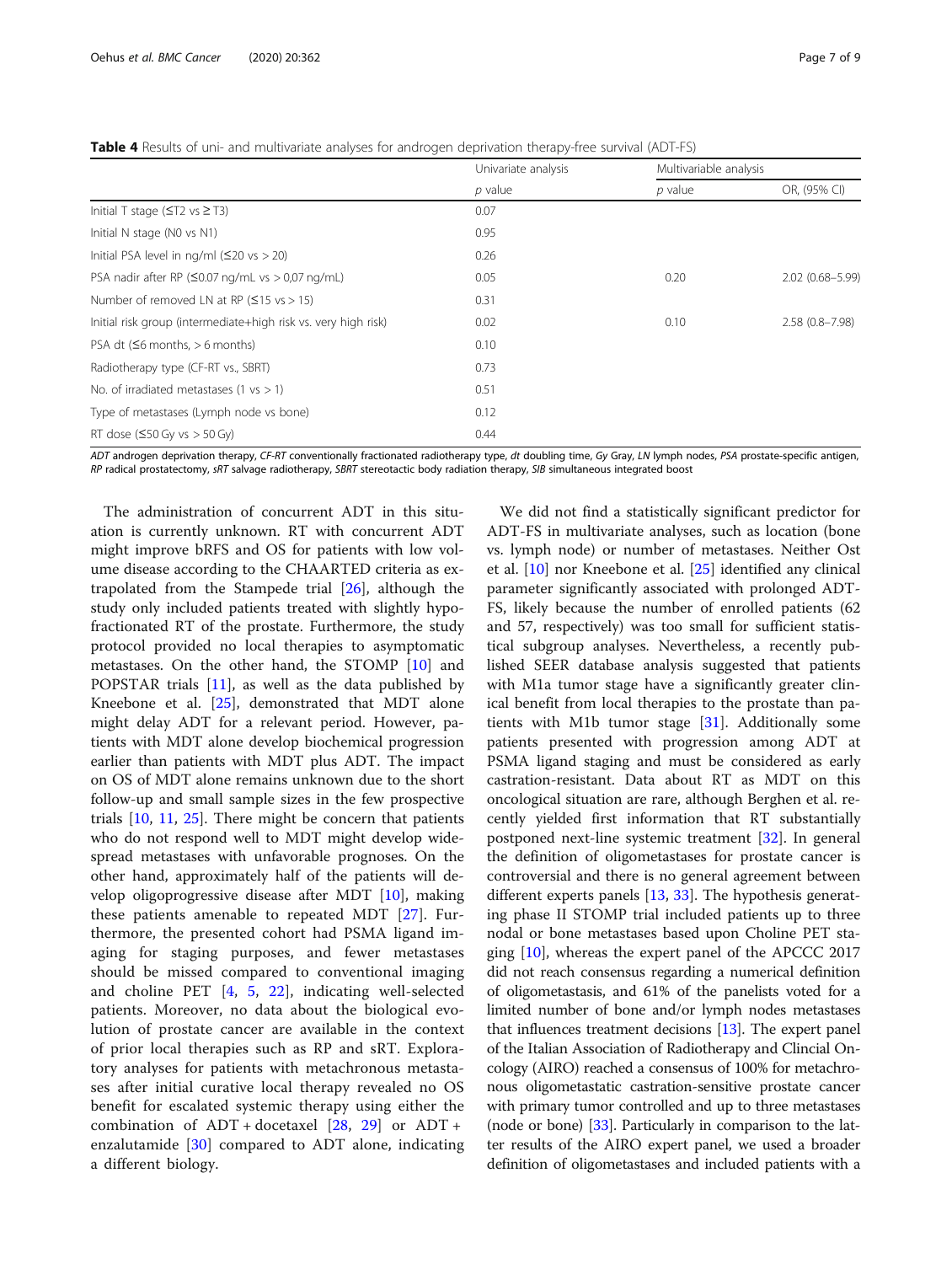<span id="page-7-0"></span>more advanced cancer burden. Furthermore, we there was no limit on lymph node metastases. Therefore, we cannot rule out that some patients had little benefit due to our definition of oligometastatic PCa. On the other hand the observed clinical outcomes are promising and prospective trials using PSMA ligand staging will have to investigate that.

The retrospective nature has inherent limitations and might have introduced selection bias. Furthermore, the median follow-up of 16 months and the sample size of 78 patients limited the statistical power, although the observed clinical results are robust and contribute significantly to the discussion of PSMA ligand guided MDT after RP and sRT in a quickly changing clinical field. In addition, the study included a selected cohort with mainly high-risk patients. Therefore, caution should be taken when generalizing the observed results for patients with intermediate- or low-risk PCa. Because we used clinical real-life data from an observational study, the RT treatment was heterogeneous regarding radiotherapy dose and field size, as well as the use of concurrent ADT. Prospective trials investigating the addition of ADT, the size of RT fields and the radiotherapy dose are warranted objectives in the field of relapsed PCa after RP and sRT at this time.

## Conclusion

Even in a clinical setting after both RP and prior sRT, PSMA - PET-based RT for recurrent PCa with limited tumor burden was effective and safe. RT alone delayed the initiation of ADT longer than in other cohorts. RT of all lesions after RP and sRT based on PSMA - PET represents a viable treatment option for well-informed and well-selected patients, including a close follow-up schedule, particularly after RT alone.

#### Abbreviations

ADT: Androgen deprivation therapy; ADT-FS: Androgen deprivation therapyfree survival; bRFS: Biochemical recurrence-free survival; CF-RT: Conventionally fractionated RT; CTCAE: Common Terminology Criteria for Adverse Events; Dt: Doubling time; EORTC: European Organization for Research and Treatment of Cancer; Gy: Gray; LNs: Lymph node metastases; MDT: Metastasis-directed treatment; NA-F: Sodium fluoride; OS: Overall survival; PSA: Prostate-specific antigen; PCa: Prostate cancer; PET: Positron emission tomography; PSMA: Prostate-specific membrane antigen; PSMA PET: Prostate-specific membrane antigen ligand positron emission tomography; QoL: Quality of life; RP: Radical prostatectomy; RT: Radiotherapy; SBRT: Stereotactic body radiation therapy; SIB: Simultaneously integrated boost; sRT: Salvage radiotherapy

#### Acknowledgements

None.

### Authors' contributions

AKO and CHhad full access to all the data in the study and takes responsibility for the integrity of the data and the accuracy of the data analysis. Study concept and design: AKO and CH Acquisition of data: AKO, SGCK, MMEV, CH, SK, JB, NSSH. Analysis and interpretation of data: SGCK, ALG, SEC, ACM, HC, CB, MG. Drafting of the manuscript: AKO CH. Critical revision of the manuscript for important intellectual content: ALG, SEC, ACM, HC, CB, MG, IAB, TD, PB, ME, MM, ClF. Statistical analysis: AKO, CH. The author(s) read and approved the final manuscript.

#### Funding

None.

#### Availability of data and materials

Please contact the corresponding author for study data, which will be granted upon reasonable request.

#### Ethics approval and consent to participate

The presented retrospective study was approved by all local institutional ethics committees (Medical School Hannover, University Hospital Zurich, University Hospital Freiburg, University Hospital of the Technical University Munich, University Hospital of the Ludwig-Maximilians-University Munich and the University Hospital Tübingen). All patients gave written informed consent to participate.

## Consent for publication

Not Applicable.

#### Competing interests

All authors declare that they have no conflict of interest.

#### Author details

<sup>1</sup>Department of Radiotherapy and Special Oncology, Hannover Medical School, Carl-Neuberg-Str. 1, 30629 Hannover, Germany. <sup>2</sup>Department of Radiation Oncology, University Hospital Zürich, University of Zurich, Zurich, Switzerland. <sup>3</sup>Department of Radiation Oncology, University Hospital LMU Munich, Munich, Germany. <sup>4</sup> Department of Radiation Oncology, Technical University Munich, Munich, Germany. <sup>5</sup>Department of Radiation Oncology, University of Freiburg, Freiburg, Germany. <sup>6</sup>German Cancer Consortium (DKTK) Partner Site Freiburg, German Cancer Research Center (DKFZ), Heidelberg, Germany. <sup>7</sup> Department of Radiation Oncology, University Hospital Tübingen, Tübingen, Germany. <sup>8</sup>Department of Nuclear Medicine University Hospital Zürich, Zürich, Switzerland. <sup>9</sup>Department of Nuclear Medicine, Hannover Medical School, Hanover, Germany. <sup>10</sup>Department of Nuclear Medicine, University Hospital LMU Munich, München, Germany. <sup>11</sup>Department of Nuclear Medicine, Technical University Munich, München, Germany. 12Department of Nuclear Medicine, University of Freiburg, Freiburg, Germany. 13Department of Nuclear Medicine, University Hospital Tübingen, Tübingen, Germany. 14Cluster of Excellence iFIT (EXC 2180) "Image Guided and Functionally Instructed Tumor Therapies", University of Tübingen, Tübingen, Germany. 15German Cancer Consortium (DKTK) Partner Site Tübingen, Tübingen, Germany. 16German Cancer Consortium (DKTK) Partner Site Munich, German Cancer Research Center (DKFZ), Heidelberg, Germany. <sup>17</sup>Institute of Innovative Radiotherapy (iRT), Oberschleissheim, Germany.

#### Received: 20 January 2020 Accepted: 21 April 2020 Published online: 29 April 2020

#### References

- 1. Cornford P, Bellmunt J, Bolla M, Briers E, De Santis M, Gross T, et al. EAU-ESTRO-SIOG guidelines on prostate Cancer. Part II: treatment of relapsing, metastatic, and castration-resistant prostate Cancer. Eur Urol. 2017;71(4): 630–42.
- 2. Carrie C, Hasbini A, de Laroche G, Richaud P, Guerif S, Latorzeff I, et al. Salvage radiotherapy with or without short-term hormone therapy for rising prostate-specific antigen concentration after radical prostatectomy (GETUG-AFU 16): a randomised, multicentre, open-label phase 3 trial. Lancet Oncol. 2016;17(6):747–56.
- 3. Shipley WU, Seiferheld W, Lukka HR, Major PP, Heney NM, Grignon DJ, et al. Radiation with or without Antiandrogen therapy in recurrent prostate Cancer. N Engl J Med. 2017;376(5):417–28.
- 4. van Leeuwen PJ, Stricker P, Hruby G, Kneebone A, Ting F, Thompson B, et al. (68) Ga-PSMA has a high detection rate of prostate cancer recurrence outside the prostatic fossa in patients being considered for salvage radiation treatment. BJU Int. 2016;117(5):732–9.
- 5. Calais J, Czernin J, Cao M, Kishan AU, Hegde JV, Shaverdian N, et al. <sup>68</sup>Ga-PSMA-11 PET/CT mapping of prostate Cancer biochemical recurrence after